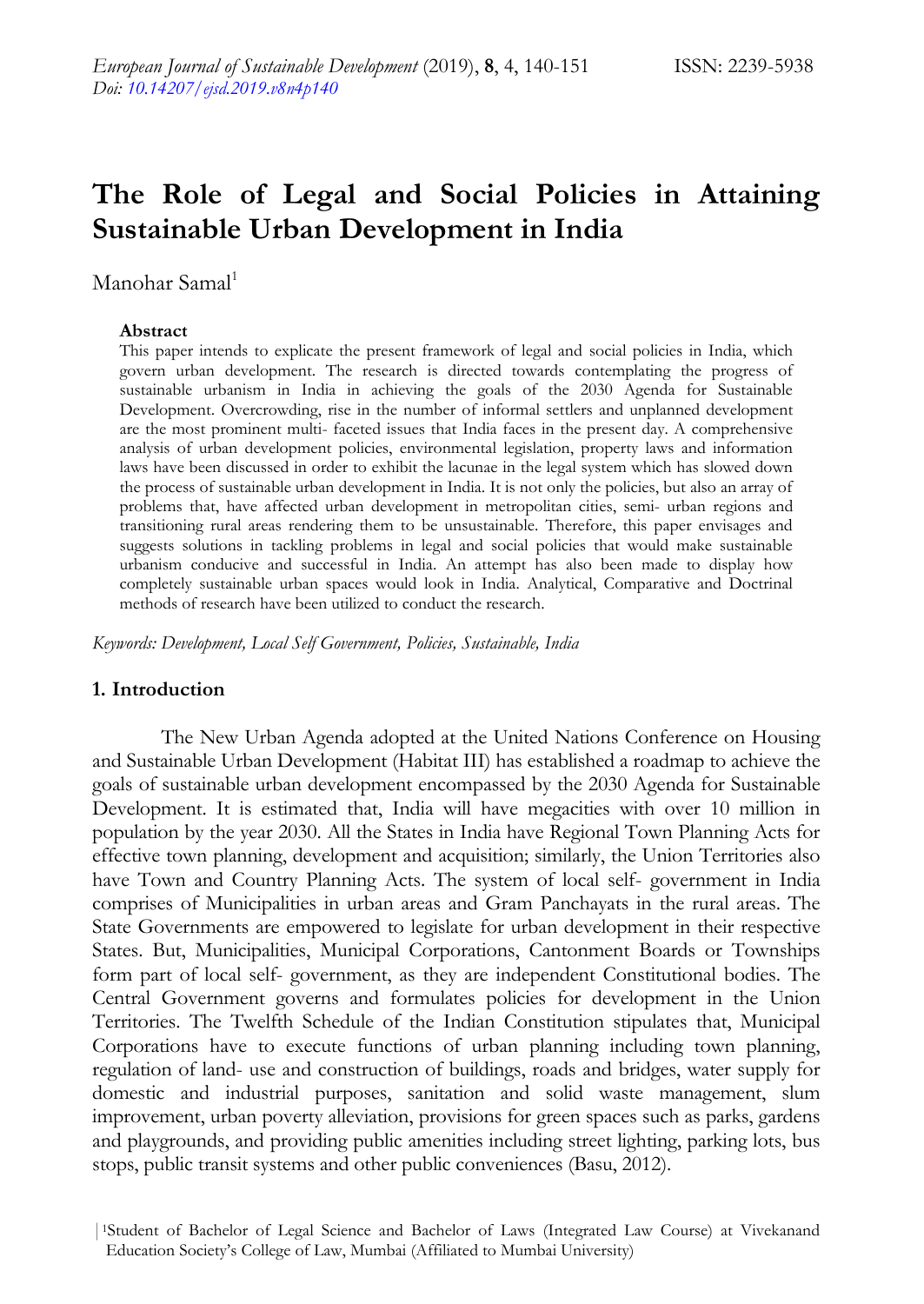

# **2. Assessing the Progress of Sustainable Urban Development in India**

*Figure 1: Statistics reflecting the progress of Goal 11 of the 2030 Agenda for Sustainable Development in Indian States and Union Territories. Source: Sustainable Development Goals India Index- Baseline Report, 2018<sup>1</sup>*

Goal 11 of the sustainable development goals aims to make cities and human settlements inclusive, safe, resilient and sustainable (2030 Agenda for Sustainable Development). The statistics in Figure 1 demonstrate that, only one Indian State and no Union Territory so far, has been able to achieve sustainable urban development in substantial quantity. Although the aforementioned statistics relate to Goal 11 specifically, almost all other goals explicated by the 2030 Agenda also play a vital role in sustainable urban development. In light of the fact that, India"s population will reach 152,76,57,988 by 2030, it is pertinent that, urban development has to be in consonance with the 2030 Agenda.

### **3. Urban Laws and Policies in India**

-

The term "urban area" has been defined by the Census of India, 2011 as; (1) All places with a municipality, corporation or cantonment board or notified town area committee, etc. (2) All other places which satisfies the following criteria: (i) A minimum population of 5,000; (ii) At least 75 percent of the male main working population engaged in non- agricultural pursuits; (iii) A density of population of at least 400 persons per sq. km.

Urban laws and policies in India over recent years have piloted solutions for the severe

<sup>1</sup> United Nations, National Institution for Transforming India. *SDG India Index- Baseline Report 2018, NITI Aayog, Government of India,* Data retrieved from www.niti.gov.in/content/sdg-india-index-baseline-report-2018.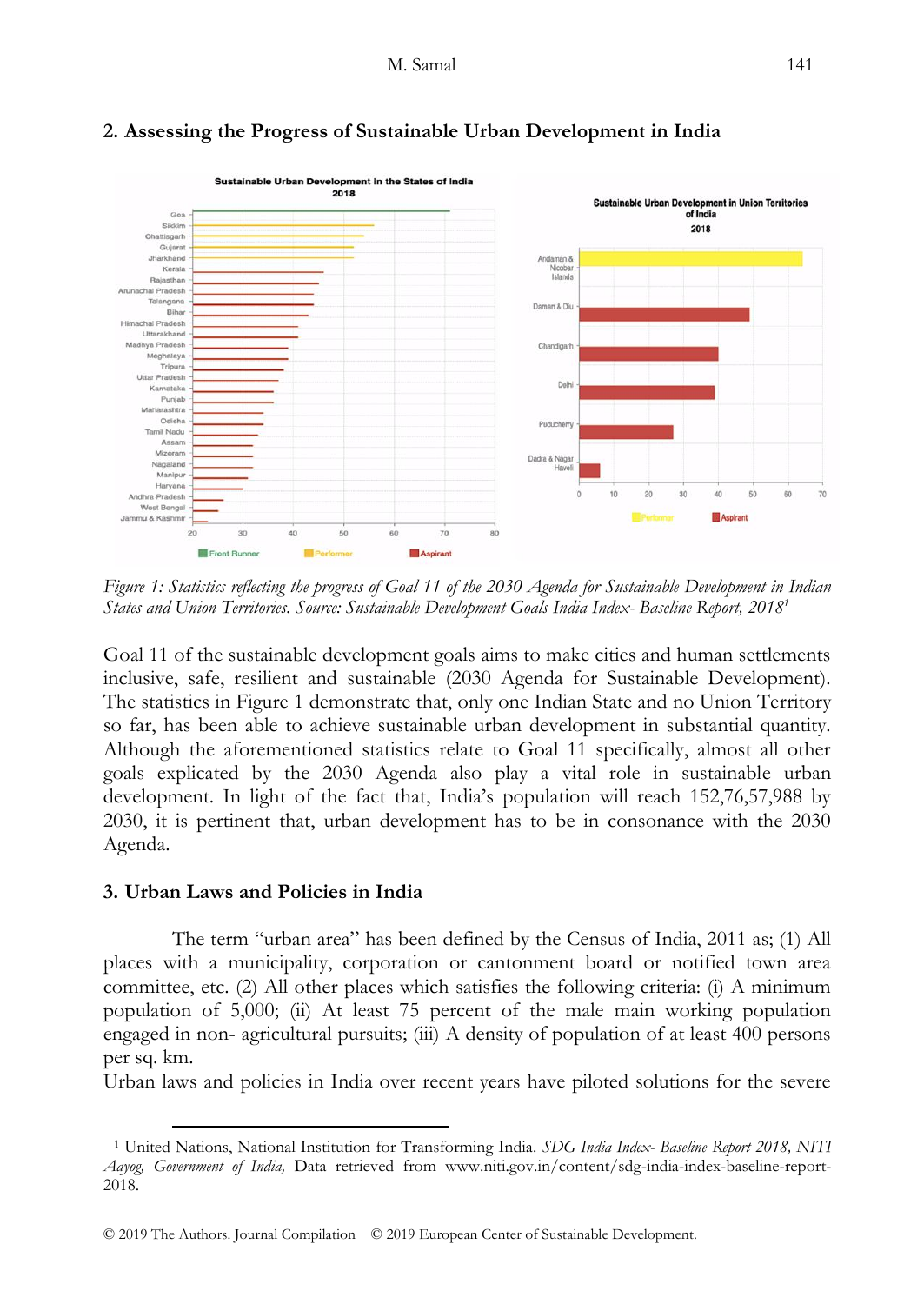and tremendous challenges faced in urban development. However, sustainable urban development is still a distant dream for the cities in India. This part contains the problems assessed independently along with the urban laws and policies espoused for achieving progress in their respective objectives and goals with the help of official data present on Government databases, reference to legislation, judicial precedents, delegated legislation and guidelines. Various cities have been compared to illustrate a model sustainable city and solutions in legal and social policies have been propounded.

## **3.1 Land Utilisation and Planning**

Land is a limited resource and therefore, it is pivotal that, utilisation of urban land has to be effectively planned. An ideal urban development plan in the Indian setting, should comprise of optimum land use for residential projects, educational institutions, medical facilities, markets, social welfare institutions, public entertainment and recreational facilities, playgrounds, zoological gardens, green belts, nature reserves, sanctuaries, public utility works such as airports, ports, railways and roadways, sewage treatment and disposal facilities, water and electricity distribution services, archaeological and heritage sites, tourist spots, places of worship and lastly, spaces reserved for Central Government and State Governments for their establishments (Rajiv Mohan Mishra v. CIDCO, 2018).

Illegal constructions and development on land, contrary to the Master Plans and Regional Development Plans have become conventional. Even if permission is taken from the appropriate authorities, building norms and rules are blatantly violated by surpassing Floor Space Index (FSI) limits. Master Plans have a binding effect in law (R.K. Mittal v. Union of India) and therefore, its breach would naturally attract sanctions. Section 86 of the Punjab Regional and Town Planning and Development Act, 1995, Section 52 of the Maharashtra Regional and Town Planning Act, 1966 and Section 35 of the Gujarat Town Planning and Urban Development Act, 1976 are few statutes in different States that prescribe penal provisions for illegal and unauthorized constructions and development. However, the punishments prescribed therein are ineffective in deterring persons, as all offences are bailable offences. Penology is a branch of criminal jurisprudence that assists statutory laws to achieve its objective. It is pertinent that, the punishment prescribed has to be adequate in order to prevent offenders from deliberately contravening them. The pressure on land is extremely high and this is why legislation has to impose stringency in order to enable local self-governments to efficiently implement urban development policies. Therefore, town-planning laws in India have to administer offences as non- bailable offences and prescribe higher rates of fine for persons indulging in illegal constructions and development.

Chandigarh is the capital city of the States of Punjab and Haryana, and also enjoys a special position of being a Union Territory. It is extremely well- planned and the greenest city in India. Chandigarh has balanced arrangement for green spaces along with infrastructural development.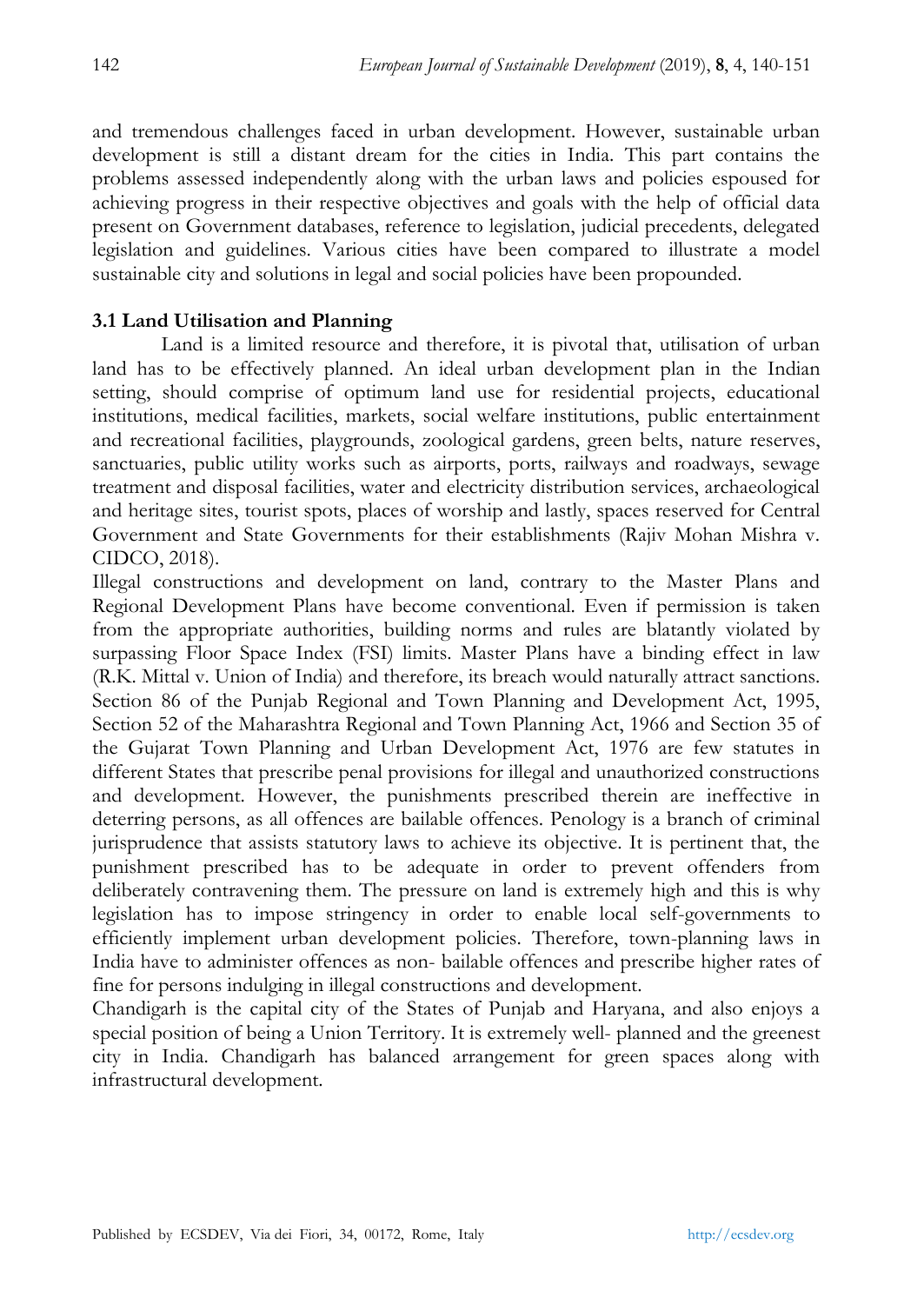

*Figure 2: Existing Master Plan of Chandigarh. Source: Chandigarh Master Plan 2031, Official Website<sup>2</sup>*

However, the same cannot be said about the other cities in India. Unfortunately, some large metropolitan cities like Mumbai and Kolkata suffer from inadequate implementation of plans, congested lanes, lack of green public spaces, weak infrastructure and overcrowding. Smaller cities like Patna, Lucknow and Berhampur have not even achieved efficient infrastructural facilities or adequate public utility services. In such circumstances, providing housing, employment and sustenance for all becomes austere.

Considering that population and urban migration in India is extremely high, sustainable vertical development is the way forward (Al- Kodmany, 2018). Firstly, relaxation in the stringent limit of Floor Space Index (FSI) and Floor Area Ratio (FAR) has to be executed. A lower limit of FSI/ FAR results into horizontal development, which occupies more land and leads to unplanned and unbalanced acquisition of open spaces, forests and agricultural lands; resulting into destruction of the natural environment, decreasing the possibility of decongestion and increasing urban concrete jungles. Secondly, vertical forestry, urban agriculture, building green walls and roofs on building structures are some of the techniques through which sustainable urban greening can be achieved. But, it is imperative that Government policies and laws supplement them. Indian laws do not recognise any of the aforesaid methods of urban greening. The concept of agriculture is still conservatively restricted only to rural areas. Urban Greening Guidelines, 2014 issued by the Ministry of Urban Development, Government of India is the closest policy that, classifies the types of urban greening; but, none of it leaves room to embrace innovative methods of greening. All of this can only be achieved through delegated legislation in the form of Rules and Notifications that are issued by the respective local self-governments of the urban areas. However, as far as urban agriculture is concerned, only fresh principal legislation can foster its implementation. Although it is

-

<sup>2</sup> "Chandigarh Master Plan 2031." *Official Website of Chandigarh Administration,* Retrieved from www.chandigarh.gov.in/cmp\_2031.htm.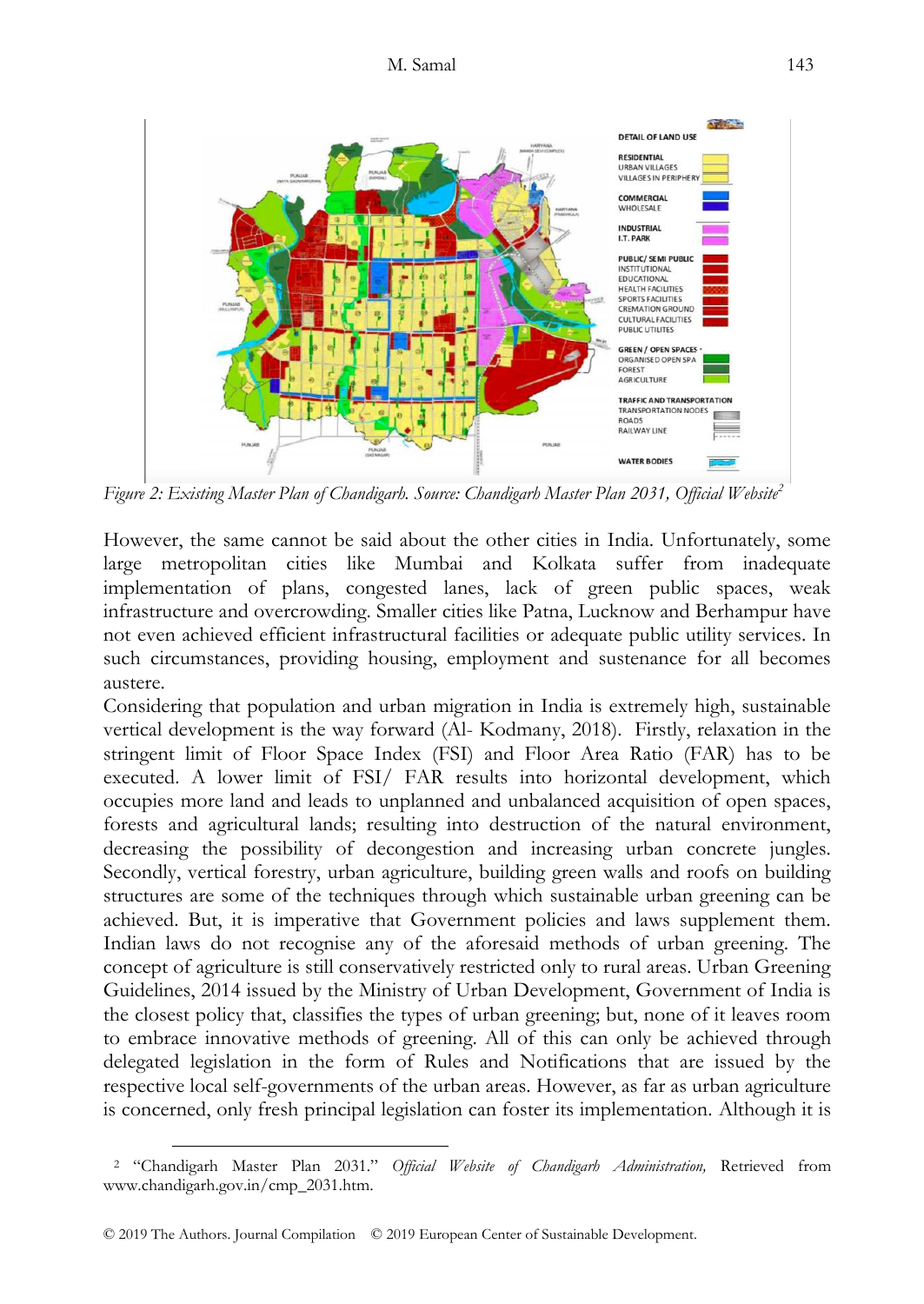not conducive for metropolitan cities like Mumbai, Delhi, Kolkata, Bangalore or Chennai to practice urban agriculture, many smaller cities and towns possess the potential for it. Developing such techniques would help in providing employment opportunities for the migrating rural and peri- urban population. Moreover, it would also compensate for the land acquisition of agricultural areas, which are acquired by the Government for infrastructure development projects like highways, bridges and railways.

The autonomy and independence of local self- governments enable them to resolve conundrums of urban areas as they administer them on day-to-day basis, making them well equipped to understand the complexities of urban planning and development. Therefore, if principal laws and policies mobilize towards the right direction, it would ensure the formulation of appropriate delegated legislation by local- self- governments and result into sustainable land utilisation and planning in Indian cities.

## **3.2 Public Transport, Infrastructure, Energy and Safety**

Public Transport networks in Indian cities are the second largest consumers of energy. The cities of Mumbai, Delhi and Kolkata have the largest public transport networks. At present, the use of clean energy for public transport is minimal (National Urban Transport Policy, 2014). Notification No. G.S.R. 889(E) issued by the Ministry of Road Transport and Highways has introduced an amendment, viz., Central Motor Vehicles (11th Amendment Rules), 2016 wherein, Bharat Stage VI Emission Standards have been made compulsory for all vehicles, manufactured on or after 01<sup>st</sup> April, 2020. The said Rules were challenged before the Supreme Court alleging that sufficient time was not accorded to the automobile industry for the transition; wherein, the Supreme Court held that (M.C. Mehta v. Union of India, 2018), the health of millions of countrymen were involved and that, small steps to reduce pollution would lead to large scale reduction in pollution. Therefore, it was affirmed that, no motor vehicle would be sold or registered in the entire country with effect from 01<sup>st</sup> April, 2020. This development will also impact the public transport network positively in terms of reducing emissions. However, the number of privately- owned vehicles in India have drastically risen. Therefore, law making in the present context will have to be directed towards attracting the population towards public transport systems in urban areas. Another drawback faced by public transit networks is that, they suffer heavy losses, as they are unable to recover operating costs. This is because the prices of public transport in urban areas are kept at affordable rates in order to make it accessible for all segments of society.

The scope of public transport development is enormous in scope and therefore, Central legislation which is in consonance with the Motor Vehicles Act, 1988, Railways Act, 1989, The Metro Railways (Construction of Works) Act, 1978 and similar legislation will have to be devised. Capacity building by way of public- private- partnerships enticed by incentive schemes and tax benefits (Swamy S. & Patel G., 2014), research, identification and investment in multimodal public transit systems such as non- motorized and intelligent transport systems have to be the primary focus. Owing to the fact that, every State has different needs, delegated legislation under the Central legislation can be formulated. Cities like Dehradun, Shimla, Agartala and Itanagar are hilly regions and therefore, the requirements of public transport vary from other cities in India.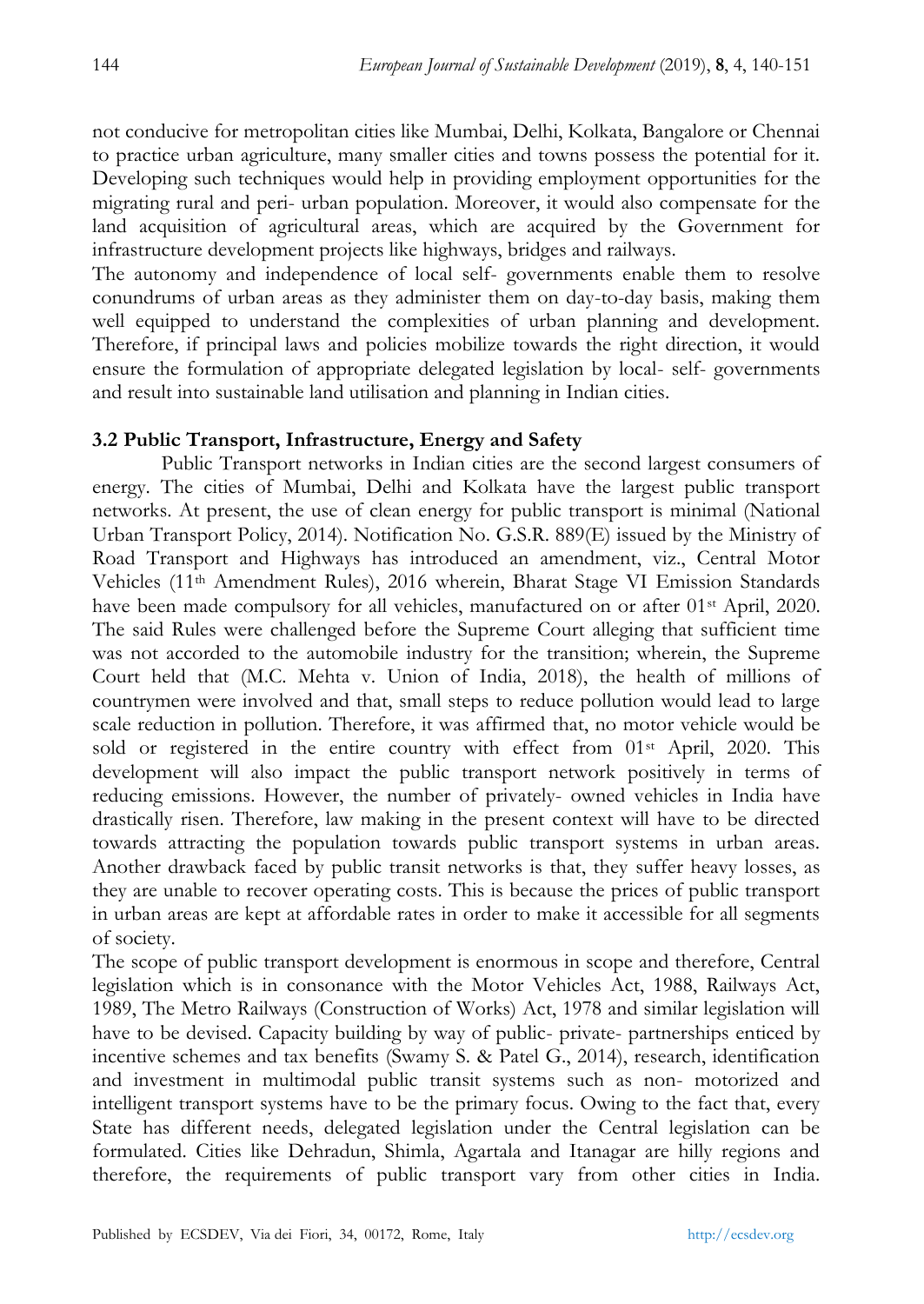Furthermore, policy- making has to embrace the development of public transport networks for movement of freight. Inefficiency in services of public transit networks and inadequacy of infrastructure are the chief reasons for the population in urban areas to not avail public transport facilities. The efficiency of services can only be improved by further developing the Mass Rapid Transit (MRT) Model. But, in order to be able to do that, traffic congestion has to drastically reduce. The maximum use of public transport networks by the population of urban areas is the ideal way in achieving decongestion. Rates of fine need to be levied at extremely high rates for violations under the Motor Vehicles Act, congestion taxes and a stringent regulation of deregistering old vehicles that do not comply with emission standards will contribute to successful traffic decongestion. The Make in India Scheme will succour in cutting down investment costs. Moreover, it is pertinent that, clean technology is used in public transport systems. Although the Indian Railways, metro rail and mono rails network have substantially managed the use of clean technology, excessive rates in the prices of lithium ion batteries are deterring investments in electric based vehicles on road. Manufacturing the batteries indigenously would help in mass production of electric based vehicles. Initially, lower rates of customs import duty have to be imposed on the components than the finished product (finished electric based vehicle) to encourage indigenous manufacturing (Juyal, Shikha, et. al., 2018).

The switch to clean and green energy cannot only be restricted to public transit networks but also has to be employed while delivering urban amenities and public utility services. Primarily, buildings and headquarters affiliated to Central and State Government have to be built and managed in an energy efficient manner. Subsequently, it is pertinent that, infrastructure for the supply of electricity and water; waste management, sanitation and sewage treatment are dispensed in a sustainable manner. Section 86(e) of the Electricity Act, 2003 stipulates that, the State Commission constituted under the Act has to promote co- generation and generation of electricity from renewable sources of energy. The National Wind- Solar Hybrid Policy has set a target of achieving 175 gigawatts (GW) from renewable sources by 2022. However, this seems to be an extremely ambitious plan as majority of the States are failing in complying with their Renewable Purchase Obligations (RPO) (Kaladharan M., 2016). The Central Electricity Regulatory Commission Regulations, 2010 provides for the development of power from nonconventional sources of energy. The Supreme Court of India (Hindustan Zinc Ltd. v. Rajasthan Electricity Regulatory Commission, 2015) ruling on the validity of such obligation has held that, every Distributor Company will have to comply with their Renewable Purchase Obligations for the larger public interest. The recent formation of RPO Compliance Cells has managed to improve compliance only to a limited extent. As far as waste management is concerned, sufficient Rules like the Solid Waste Management Rules, 2016, E- waste (Management) Rules, 2016, Hazardous and Other Wastes (Management and Transboundary Movement) Rules, 2016 and Bio- Medical Waste (Management & Handling) Rules, 1998 that emanate out of the parent legislation, The Environment (Protection) Act, 1986 already exist. However, the severe challenge of dumping untreated garbage in landfills and burning of garbage on dumping grounds still remains. Municipalities do not possess the complete infrastructure for garbage or sewage treatment in spite of having extremely high budgets and funding. The Solid Waste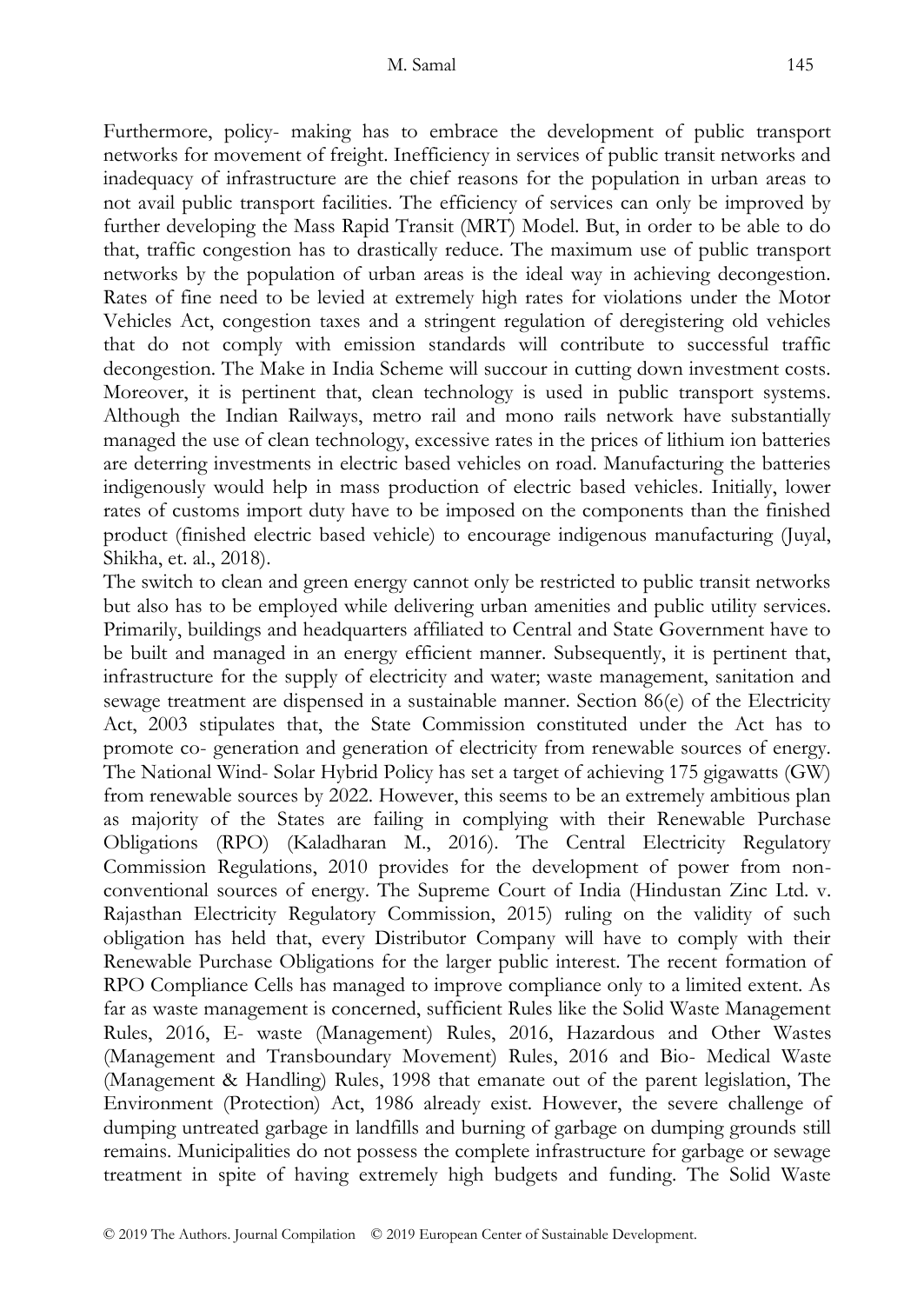Management Rules, 2016 mandate waste segregation, but its implementation still seems to be lagging behind in Indian cities. Maharashtra, Tamil Nadu, Sikkim and Odisha are few States in India that have banned certain forms of hazardous plastics. But, in terms of the entire nation, it is vital that, every resident manages and segregates their own waste into recyclable, biodegradable and other non- biodegradable waste. Even the waste which is non- biodegradable can be processed in waste treatment units after which, metal, construction and fiber industries that require waste and scrap materials as their raw materials can buy it from those treatment units. In terms of water supply and management, freshwater sources are depleting rapidly. Therefore, it is pertinent that policy- making is directed towards grey- water recycling and rainwater harvesting. Cooperative housing societies and building societies need to be urged to adopt these systems, as it would be impracticable for residents to install these systems individually. Cost- benefits and protection of water resources would be the upside of such direction in policy- making.

The use of smart technology is a significant facet in building sustainable cities (Goi, C.L., 2017). The Smart Cities Mission, 2015 introduced by the Ministry of Housing and Urban Affairs, Government of India aims at urban development, environment protection and governance through the means of smart technology. The present legal structure only comprises of the Information Technology Act, 2000 and the National Cyber Security Policy. On perusal of the Smart Cities Mission, it is apparent that, governance, development and life in smart cities will be with the help of Internet of Things (IoT). Data robbery, breach of privacy and difficulties in surveillance will be some of the preliminary problems of such cities. It is paramount that, legislation fulfills the needs of such cities in the near future. The ambit of smart cities governance and development is multi-faceted. Therefore, separate legislation that prescribes the limits of surveillance, system for apprehending cybercriminals, penal mechanism, affording emergency services through technology and data privacy in smart cities is the need of the hour, without which, peaceful sustainability is unfeasible.

Safety in cities as elucidated by Goal 11 of the 2030 Agenda includes safety from accidents and crimes. Crimes arising out of discrimination against women are the biggest challenges, which still have to be overcome in Indian urban areas today. Article 15(3) of the Constitution of India provides for protective discrimination through which the legislature is directed to enact laws for the protection and equality of women and children (Basu, 2012). In spite of this, the definition of urban area as per the Census of India, 2011 is flawed. As seen above, the phrase "male main working population" is used. It is pertinent that, the female working population needs to be added in the 2021 Census. Furthermore, Delhi is the most unsafe city for women where 87% of people in Delhi start worrying about an unaccompanied female household member post 9 pm who is outside her respective house (Durani A. & Sinha N., 2018). Although sufficient laws have been enacted, the missing factor is a strong Executive. Implementing authorities still suffer from non- responsiveness to complaints. Increase in the number of women in enforcement agencies and the training of women in martial arts under the "Sashkti" programme has led to the progress in things. Gradually, crimes are reducing in every city due to the increase in awareness. In consideration of the fact that, safety of women in Indian cities is an extremely sensitive matter and quintessential for any form of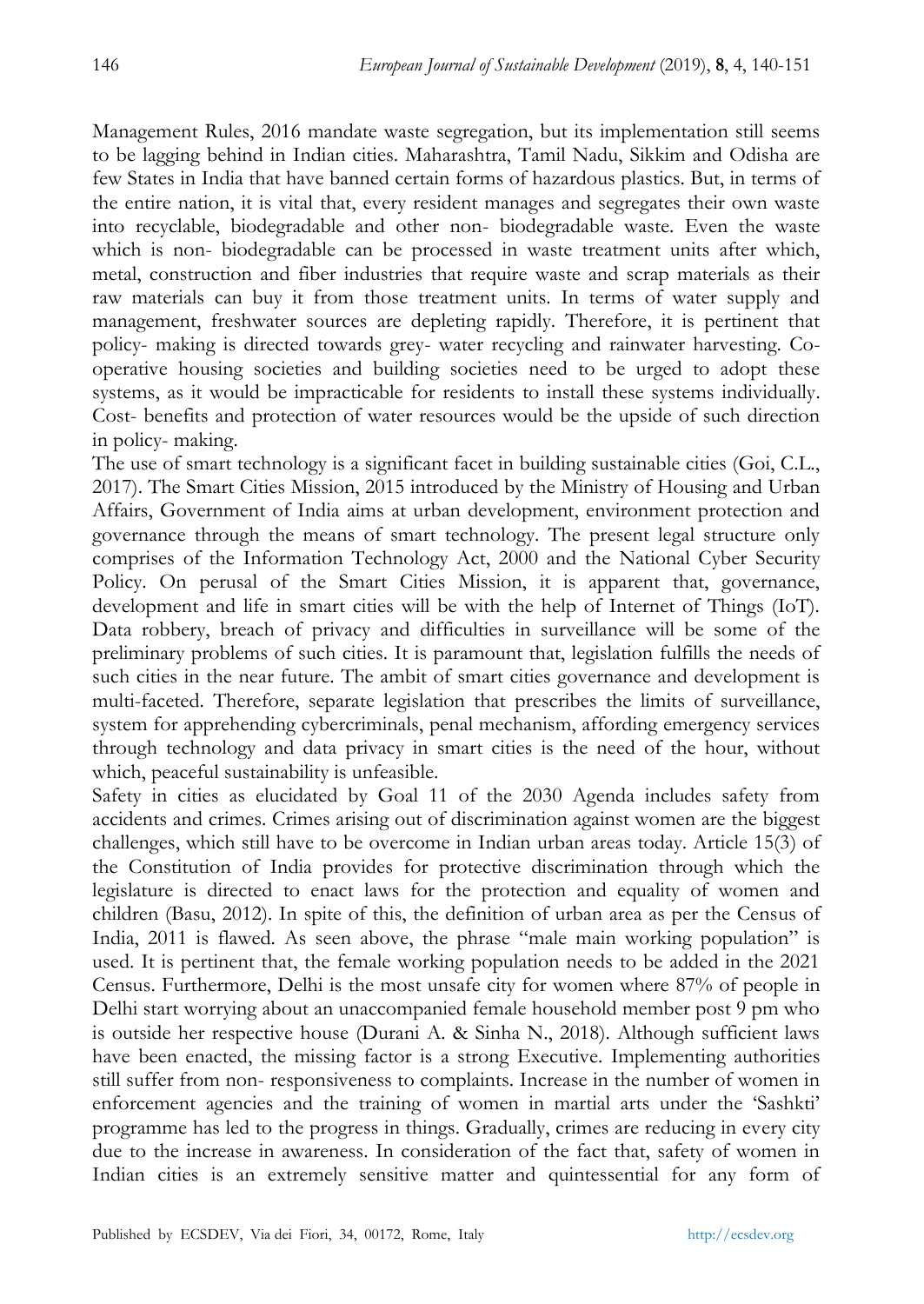development, individual responsibility for negligence by Executive authorities has to be introduced by way of law- making. This would help in reducing non- responsiveness and in promoting prompt action.

# **3.3 Encroachment and Resettlement in Urban Areas**

Encroachment by informal settlers and hawkers on one hand and the illegal destruction of property owned by migrants by the local self-governments on the other hand has been a widespread conundrum for State Governments in India. It is pertinent that, policy- making in Indian cities have to facilitate a right that guarantees the cities equally for all and at the same time prevent encroachment and illegal development of land which is reserved for specific purposes. The origin of the connotation "right to the city" can be traced back to Henri Lefebvre"s work in *Le Droit a La Ville* (Lefebvre, 1968). Right to the city has been defined in the Habitat III Policy Papers as, *"the right of all inhabitants present and future, to occupy, use and produce just, inclusive and sustainable cities, defined as a common good essential to the quality of life. The right to the city further implies responsibilities on governments and people to claim, defend, and promote this right."*

In the Indian context, the right to the city has been affirmed by a judgment passed by the Delhi High Court (Ajay Maken v. Union of India, 2019) wherein, the interpretation of the New Urban Agenda, Habitat III Policy Papers and the International Covenant on Economic, Social and Cultural Rights was reiterated. Furthermore, in the said judgment it was held that, the right to the city would emanate out of Article 21 of the Constitution of India, which envisages the right to life and personal liberty and encompasses within itself a grand scheme of fundamental rights that are absolutely necessary for the full realization of life and personal liberty (Basu, 2012). The right to the city in the Indian context harmoniously analyzed along with Article 21 of the Constitution of India reveals that, adequate housing, employment, safety, access to public utility services, public places and public transportation networks equally for all, forms an indispensable and primordial aspect of this right. However, the scheme of the Indian Constitution permits the infringement of fundamental rights for the greater good. In other words, a fundamental right is not absolute and can be abridged in order to uphold the balance between protection of individual rights and collective interest (Basu, 2012). In background of the right to the city under Article 21 of the Constitution, only a procedure established by law that is fair, just and reasonable (Delhi Transport Corporation v. D.T.C. Mazdoor Congress, 1991) can constrict it. The city of Mumbai comprises of the largest clusters of informal settlers. Informal settlers in India are referred to as slum dwellers and their habitats are referred to as slum areas. The Supreme Court of India has held that, encroachment in urban areas, committed by persons are not voluntary acts, but are the effects of inevitable circumstances (Olga Tellis v. Bombay Municipal Corporation, 1986). Therefore, during the clearance and eviction of slum areas, it is mandatory that notices have to be served prior to taking action. The Maharashtra Slum Areas (Improvement, Clearance and Redevelopment) Act, 1971 prescribes rules for such service of notice. Furthermore, provisions for slum improvement and its procedure thereof have also been specified. A Slum Rehabilitation Authority has been constituted under the Act who takes charge for such slum rehabilitation. The Maharashtra Housing and Area Development Authority constituted under The Maharashtra Housing and Area Development Act, 1976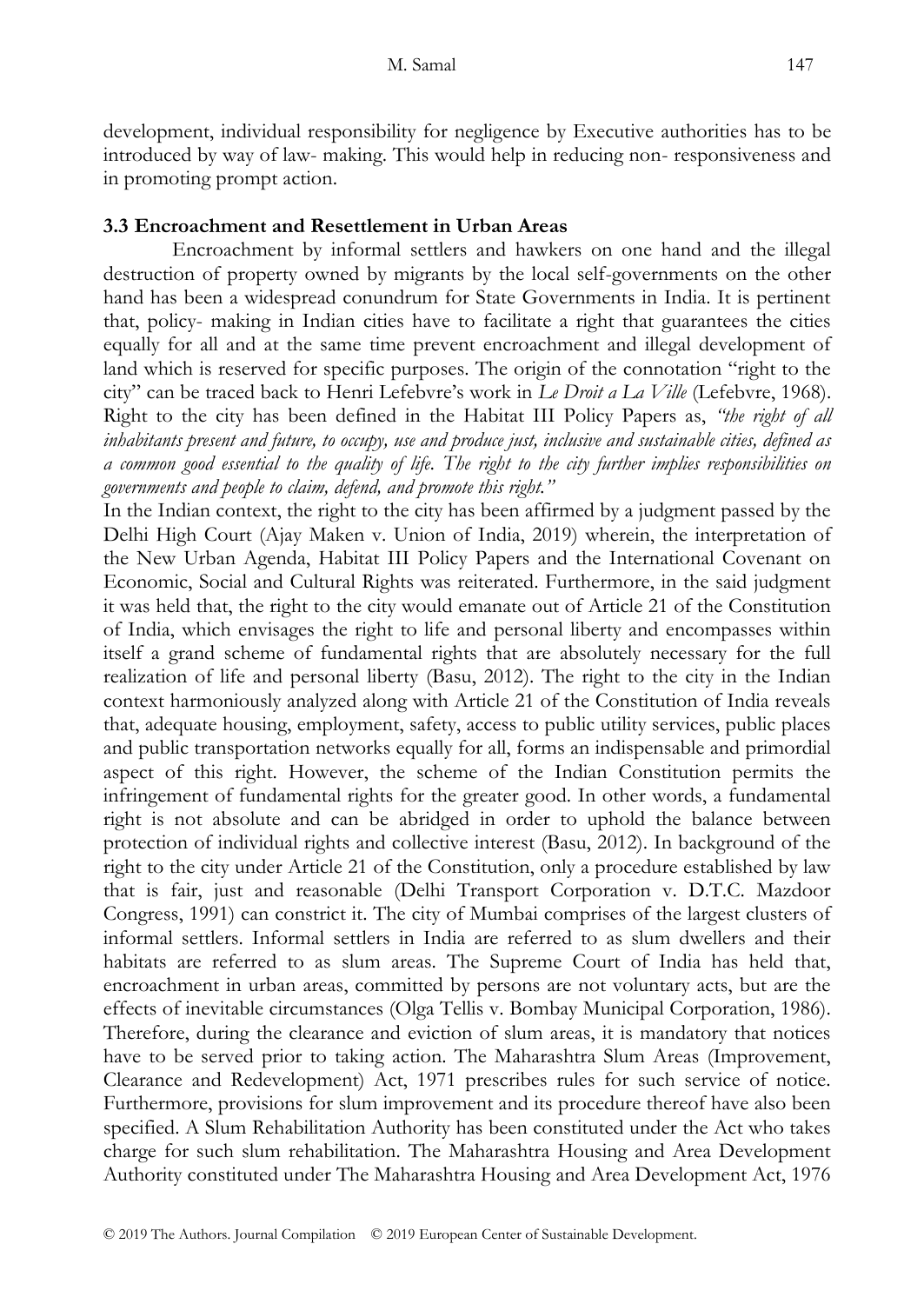also runs parallel to the Maharashtra Slum Areas Act and provides alternative accommodation to informal settlers during clearance, destruction, improvement or redevelopment process. Although sufficient protection is afforded to informal settlers, in order to deter informal settlers from continuously constructing slums and availing the benefits of rehabilitation recurrently, a nominal cost for slum areas built after the year 2000 is being imposed for slum rehabilitation (Government Resolution No. SRP- 1001). However, this is not applicable in case of redevelopment works undertaken by the Government for other projects such as freeways, bridges or other public utility buildings. The core problem in this respect is that, only when a project is about to be undertaken by the Government, only then resettlement and rehabilitation is provided to informal settlers even though slum improvement has been assigned as a Constitutional function to Municipalities. In light of encompassment of the right to the city as a fundamental right, a higher obligation of local self- government agencies towards informal settlers exists.



## **3.4 Model Sustainable City in India**

· Sub-arterial Roads - 50 m ROW



*Figure 3: Amravati Smart City Model. Source: Andhra Pradesh Capital Region Development Authority Official Website<sup>3</sup>*

 $\overline{a}$ 

<sup>3</sup> *Amravati Urban Design Strategy,* Amravati Development Corporation, Andhra Pradesh Capital Region Development Authority Official Website, Retrieved from crda.ap.gov.in/APCRDA/Userinterface/HTML/masterplansNew.htm.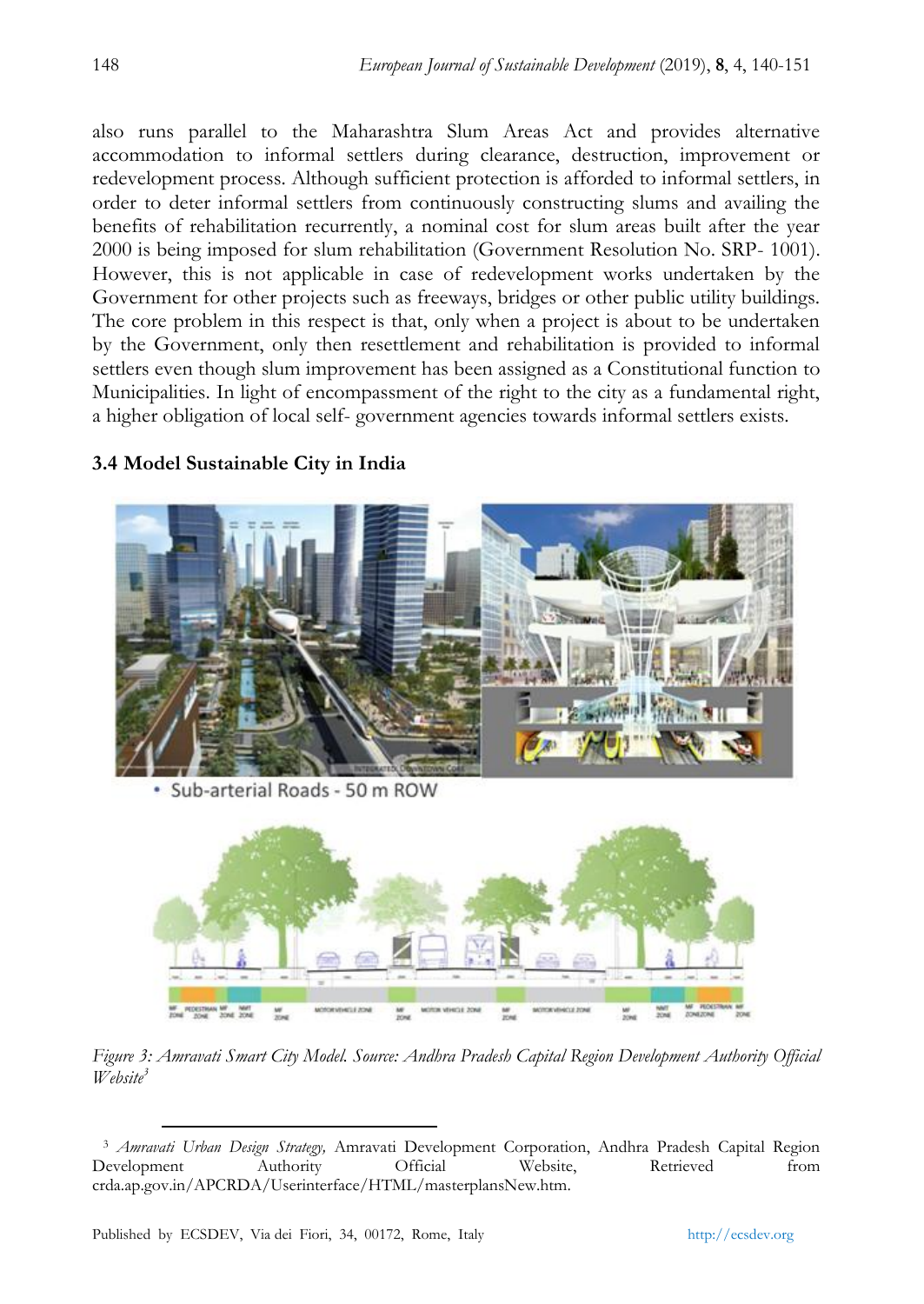#### M. Samal 149

The Amravati Smart City Model as illustrated in Figure 3 is one of the ideal sustainable city models being developed in India. It is claimed that, 600 kilometres of road network, 115 kilometres of public transport corridors, jobs and homes for 4 to 6 lakh population, 30% areas reserved for green spaces and water bodies, parks and public facilities within 10 minutes of walking distance, pedestrian and cycle tracks connectivity in the entire city and zero discharge will be some of the primary amenities provided by the city. The city will comprise of thematic land utilization, as illustrated in Figure 4 below:



*Figure 4: Amravati Thematic Land Use Map. Source: Andhra Pradesh Capital Region Development Authority Official Website* 

One of the drawbacks of this model is that, the goal has been set for the year 2050, which is beyond the postulated time prescribed by the Sustainable Development Goals enshrined by the 2030 Agenda. Moreover, many impediments will be faced by the planning and development authorities due to the lacuna in law and policy- making, which have been discussed during the course of the paper.

### **4. Conclusion**

In order to achieve the first sustainable city in India, Government initiative alone cannot pave the road to success. Social policies aimed at achieving public welfare also play a vital role. Without public participation or contribution from the population, the accomplishment and goals of a social policy becomes miniscule. One of the chief reasons as to why Indian cities lag behind is also due to this. Maintenance of cleanliness, avoiding the wastage of water and electricity, proper use of Government facilities,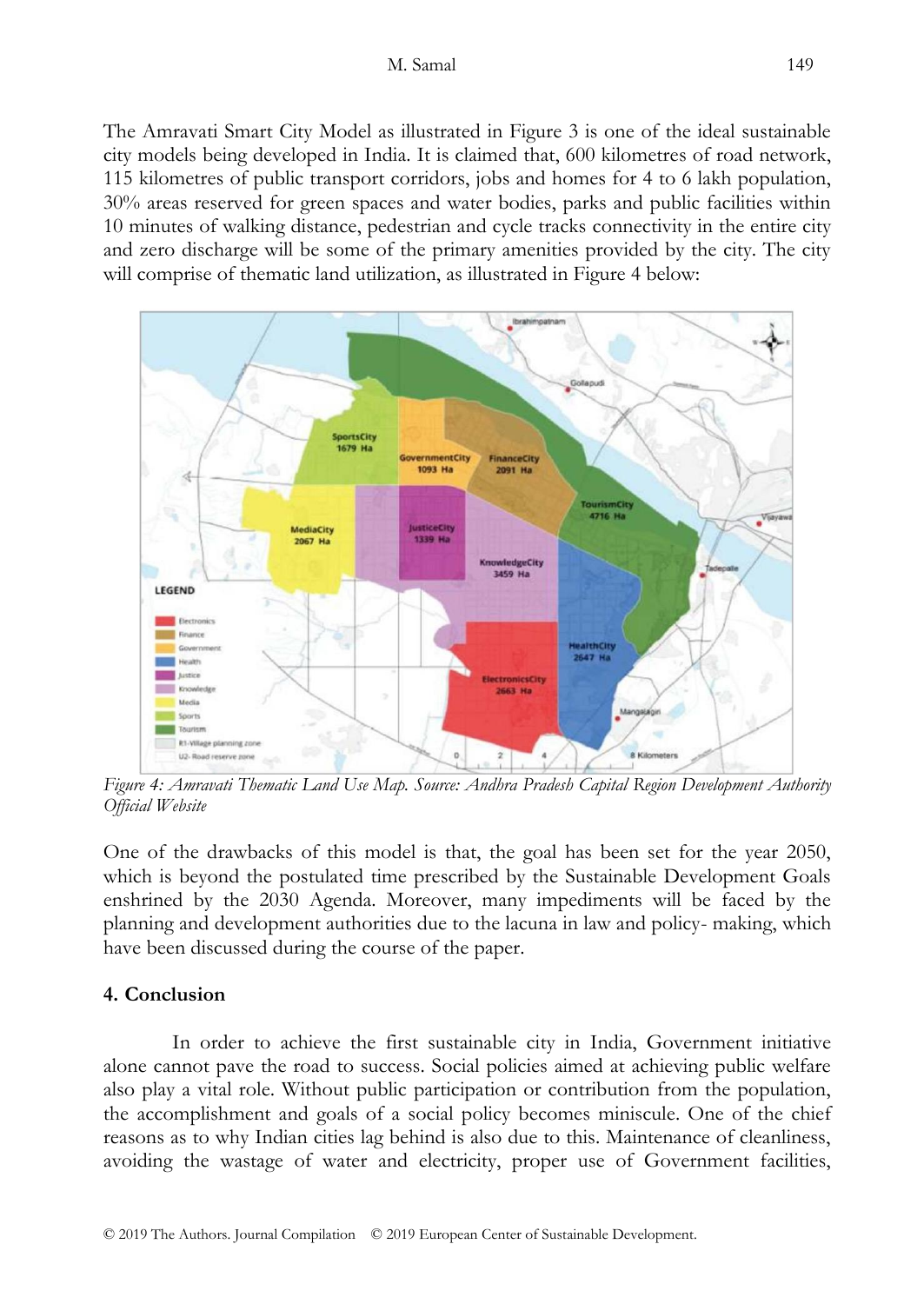preservation of public places and cultural heritage sites are few of the duties of the citizens for ensuring a swift and sustainable urban development. Since the laws and policies in India intending to achieve sustainable urban development contain provisions and objectives for public welfare, they form as part and parcel of social policies. Simultaneous and incessant efforts from the Government as well as the population is the only way that will elevate the present scenario in Indian cities and lead to the accomplishment of sustainable urban development.

### **References**

- Ajay Maken & Others v. Union of India & Others, (2019) Writ Petition (Civil) No. 11616/2015 along with Civil Miscellaneous Applications No. 31234/15, 3033/16 and 10640/17, Delhi High Court.
- Al-Kodmany, K., (2018). *The Vertical City: A Sustainable Development Model*. WIT Press.
- Basu, Durga Das, (2012), *Commentary on the Constitution of India: A Comparative Treatise on the Universal Principles of Justice and Constitutional Government with Special Reference to the Organic Instrument of India. 8th ed., vol. 1, vol. 2, vol. 3 and vol. 10*, Lexis Nexis Butterworths Wadhwa Nagpur.
- Crimes Against Women Reduced in 2018- Report*. The Tribune*. (2019). Jan 14. Retrieved from www.tribuneindia.com/news/delhi/crimes-against-women-reduced-in-2018-report/713348.html.
- Delhi Transport Corporation v. D.T.C. Mazdoor Congress, All India Reporter (1991) Supreme Court of India pg. 101.
- Durani A. & Sinha N. (2018). "Safety Trends and Reporting of Crime: A Household Survey in Four Major Indian Cities." *National Crime Records Bureau Journal, vol. 1, no. 1*.
- Goi, C.L., (2017). The Impact of Technological Innovation on Building a Sustainable City. International Journal of Quality Innovation.
- Government Resolution No. SRP-1001/Case No. 125, (2015). Housing Department, Government of Maharashtra.
- Hindustan Zinc Ltd. v. Rajasthan Electricity Regulatory Commission, (2015) 12 Supreme Court Cases pg. 611.
- "India Environment Portal Knowledge for Change." (2014) *Urban Greening Guidelines, 2014, Town and Country Planning Organisation, Government of India, Ministry of Urban Development- India Environment Portal| News, Reports, Documents, Blogs, Data, Analysis on Environment and Development| India, South Asia.* Retrieved from www.indiaenvironmentportal.org.in/content/388807/urban-greening-guidelines-2014/.
- Juyal, Shikha, et al. (2018). "Zero Emission Vehicles (ZEVs): Towards a Policy Framework, 2018|NITI Aayog|National Institution for Transforming India." *Zero Emission Vehicles (ZEVs): Towards a Policy Framework, 2018|NITI Aayog, (National Institution for Transforming India), Government of India.*  Retrieved from www.niti.gov.in/content/zero-emission-vehicles-zevs-towards-policy-framework-2018.
- Kaladharan, M., (2016). "Renewable Energy in India: An Analysis of the Regulatory Environment and Evolving Policy Trends." *Centre for Policy Research*. Retrieved from cprindia.org/research/papers/renewable-energy-india-analysis-regulatory-environment-andevolving-policy-trends.
- Lefebvre, H. (1968). *Le Droit a La Ville.* Paris: Anthropos.

Maharashtra Regional and Town Planning Act, 1966, Maharashtra Act No. XXXVII of 1966.

- M.C. Mehta v. Union of India & Others, (2018) Writ Petition (Civil) No. 13029 of 1985, Supreme Court of India.
- Minerva Mills Ltd. & Others v. Union of India & Others, (1980) All India Reporter pg. 1789, Supreme Court of India.
- National Urban Transport Policy, 2014, Ministry of Urban Development, Government of India. Retrieved from www.itdp.in/wp-content/uploads/2014/11/NUTP-2014.pdf.

Notification No. G.S.R. 889(E), (2016). Ministry of Road Transport and Highways, The Gazette of India.

- Olga Tellis & Others v. Bombay Municipal Corporation & Others., (1986) All India Reporter pg. 180, Supreme Court of India.
- Order No. 7/10/2017, (2017) Ministry of New and Renewable Energy, Government of India.